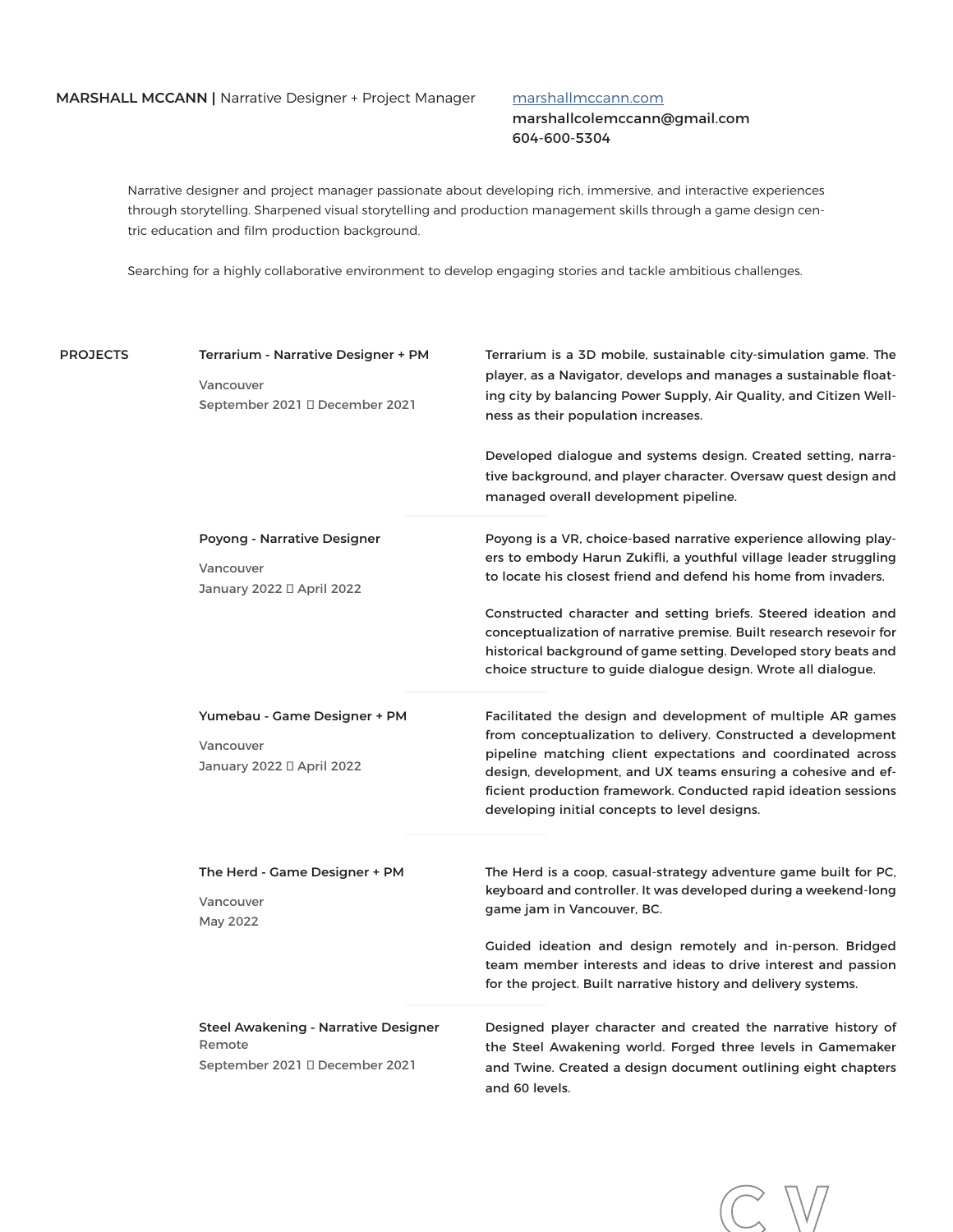| <b>EXPERIENCE</b> | <b>ALIA - Producer</b><br>Toronto<br>January 2018<br>January 2020 | Facilitated communication between the production team and<br>clients such as Destination Ontario, Jack.org, and Ontario Parks.<br>Incorporated ALIA creative vision into client/brand needs within<br>our commercials. Contributed to ideation, budgeting, scouting,<br>shoot planning, casting, editing, production management, and<br>project delivery.              |
|-------------------|-------------------------------------------------------------------|------------------------------------------------------------------------------------------------------------------------------------------------------------------------------------------------------------------------------------------------------------------------------------------------------------------------------------------------------------------------|
|                   | Behaviour Inc. - Accounts Intern                                  | Worked on the Canopy Growth account with their flagship brand,                                                                                                                                                                                                                                                                                                         |
|                   | Toronto<br>January 2018                                           | Tweed. Supported Tweed team in project planning and execu-<br>tion through coordination of logistics in events such as Bud Light<br>Dreams, Budweiser Stage, Boots and Hearts, and a brand concert<br>with headliner, Snoop Dogg. Coordinated research for feasibility<br>checks and purchasing. Conducted training and quality manage-<br>ment for Brand Ambassadors. |

#### **EDUCATION Centre For Digital Media**

Masters Degree - Focus in Narrative Design

Vancouver September 2021 ̶ Present

# **Ryerson University** Certificate of Digital Art - Focus in Animation

Toronto September 2020 ̶ September 2021

## **Queen's University**

Bachelors of Arts - Film/Comm + Political Studies

Kingston August 2015 December 2020

#### **TOOLS SKILLS**

| Highland 2               | Celtx    | Level Design            | <b>Game Writing</b>        | <b>User Testing</b>       |
|--------------------------|----------|-------------------------|----------------------------|---------------------------|
| Figma                    | Twine    | Narrative Design        | <b>Grey Blocking</b>       | <b>Project Management</b> |
| <b>Unreal Blueprints</b> | Mava     | <b>Systems Design</b>   | Storyboarding              |                           |
| Adobe CC                 | Harmony  | <b>Mission Design</b>   | <b>Voiceover Direction</b> |                           |
| <b>Notion</b>            | Miro     | <b>Cinematic Design</b> | Screenwriting              |                           |
| Trello                   | Milanote | Cinematography          | Agile                      |                           |

# **AWARDS MDM Scholarship**

This scholarship is for all Masters of Digital Media students reaching a high-level of academic achievement.

December 2021

### **Marilynn Booth Award**

Ryerson extended learning students excelling academically with a sound career path may receive this award.

January 2020